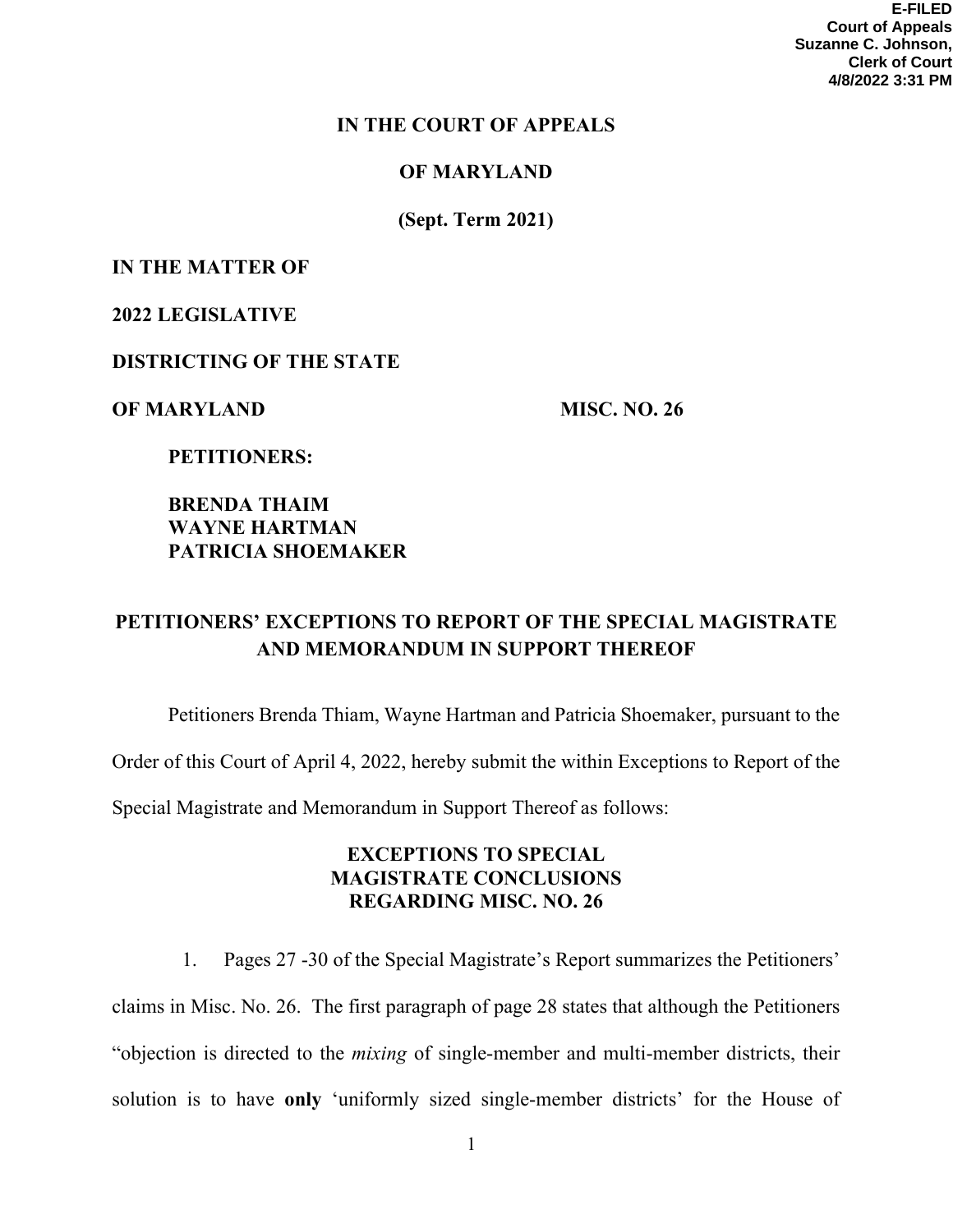Delegates…." (emphasis in original Report).

The Petition's Prayer for Relief (b), and the averments of ¶ 2 express a preference for "uniform single member House of Delegates districts" but that certainly is not the "only" relief requested. Prayer (c) of the Petition in Misc. No. 26 requests alternatively that if the General Assembly fails to prepare a new districting plan complying with the Court's Order that the Court may direct a "special magistrate" or "Court-ordered expert" to prepare a plan "in any other method or manner deemed appropriate by this Court". This could include a map which conceivably, where circumstances demonstrate a compelling state interest, include one of more multi-member districts where so justified.<sup>[1](#page-1-0)</sup> There has been no such compelling state interest shown in the record in this case.

2. The first full paragraph on page 29 of the Report states that "[t]o abolish" multi-member districts "would be to declare part of the Maryland Constitution unconstitutional. That has been done before, and that is what it would take to abolish multimember districts **as requested by petitioners**". (emphasis supplied).

This again misstates the relief which the Misc. No. 26 Petitioners have requested in their Petition. Prayer (a) asks the court to "[d]etermine and declare that the Plan is unconstitutional and invalid" under provisions of the Maryland Declaration of Rights ("Declaration") and the Maryland Constitution ("Constitution"). But it says nothing about

<span id="page-1-0"></span><sup>1</sup> See *Stephenson v. Bartlett,* 355 N.C. 354, 562 S.E.2d 377 (Supreme Court of North Carolina, 2002) "In our view, use of *both* single-member and multi-member districts within the same redistricting plan violates the Equal Protection Clause of the State Constitution unless it is established that inclusion of multi-member districts advances a compelling state interest." 355 N.C. at 380 – 381.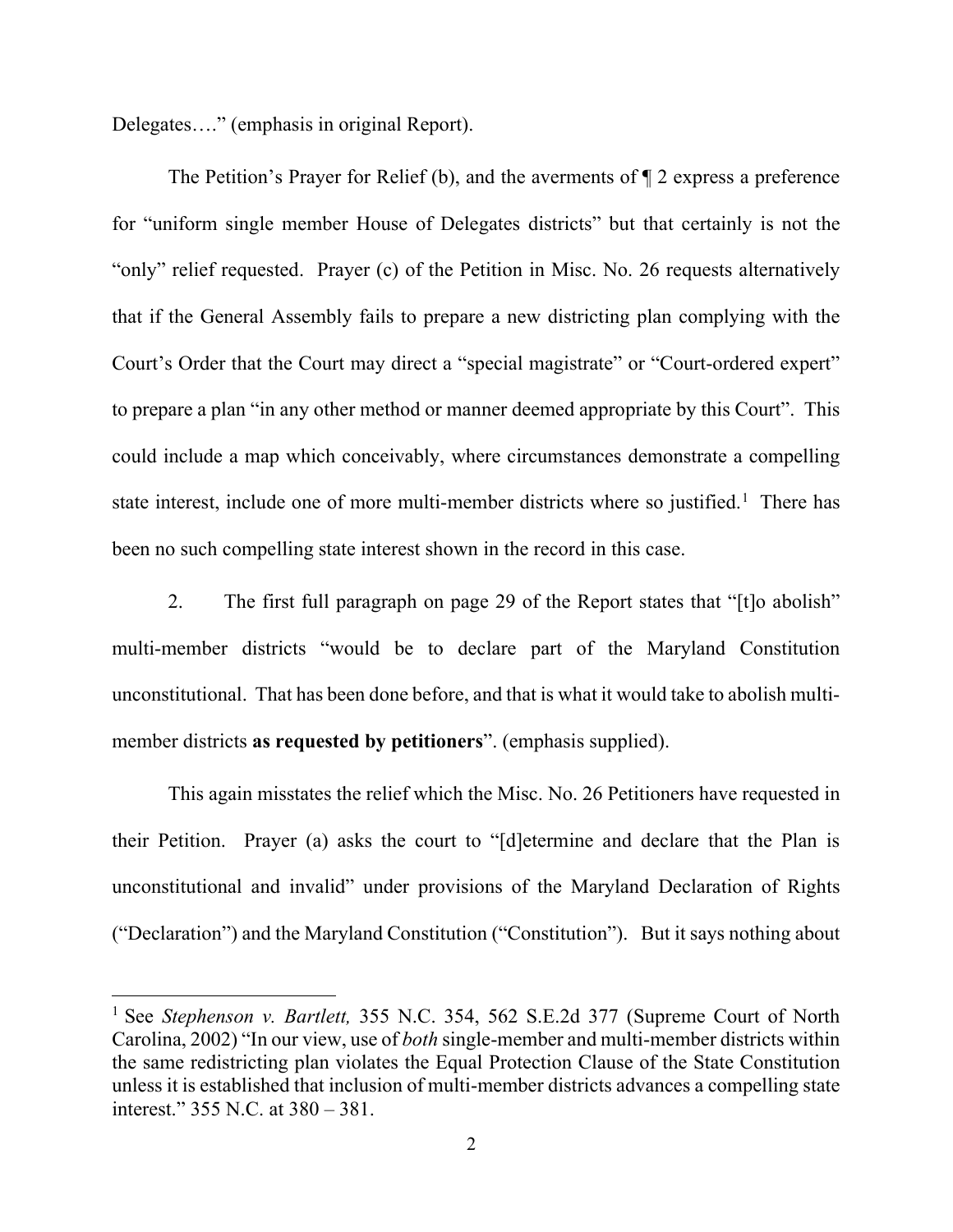this Court abolishing anything other than the LRAC Plan Map.

3. In the last two paragraphs of page 29 the Report discusses another issue raised by Petitioners, that of the disproportionate and uneven voting strength of individual voters depending on whether they reside in a single-member, two-member or threemember House of Delegates district. The Special Magistrate stated "[t]he issue has been raised, and it is a fair one that deserves attention". Petitioners absolutely agree with the Magistrate's statement.

Petitioners emphatically disagree with the Special Magistrate's conclusion that "time", effort in establishing a new Plan and other inconveniences are a "problem" that justify the Court not providing relief for a recognized problem involving "one of, if not the most important" fundamental Constitutional rights<sup>[2](#page-2-0)</sup> and instead "kicking the can down the road" until the next redistricting cycle ten years from now. The perceived logistical inconveniences, the prospect of creating "as much mischief as it resolves" and other cited complications are speculation and don't have any basis in the record in these proceedings.

Further, the Report's conclusion that "[t]o strike down" Maryland Constitution Art. III,  $\S$  3, which has been in existence "for 50 years" will be a necessary part of granting relief sought by the Petitioners herein is not correct and again doesn't accurately reflect the relief requested by the Misc. No. 26 Petitioners. Petitioners do not agree that preparing a new redistricting plan will be the herculean task which the Report fears. Some effort will

<span id="page-2-0"></span><sup>2</sup> *Nader for President 2004 v. Md. State Bd. of Elections,* 399 Md. 681, 686 (2004). See also, *Md. Green Party v. Md. Bd. of Elections,* 377 Md. 127, 161 (2001); *Board of Supervisors of Elections v. Goodsell,* 284 Md. 279, 289 (1978).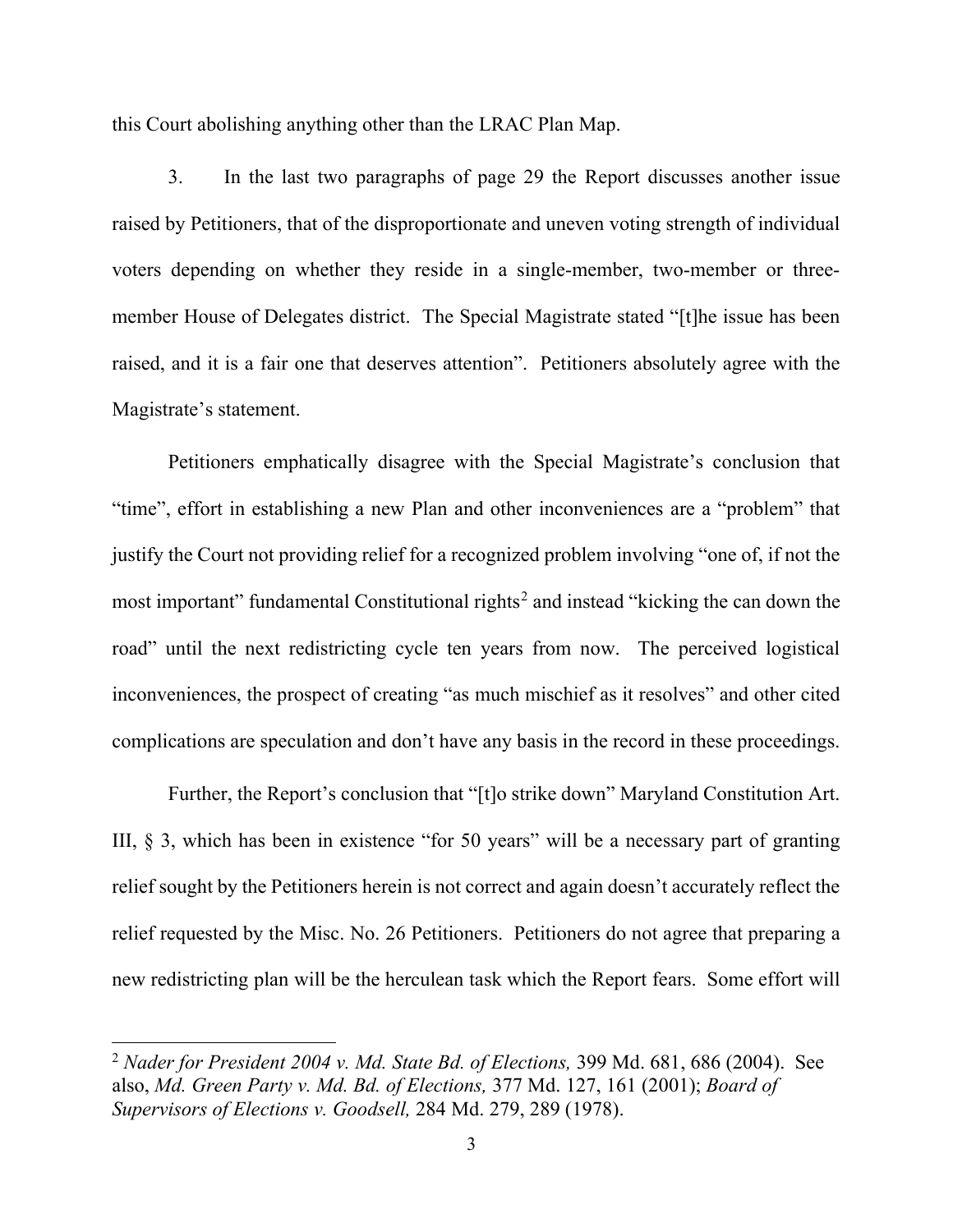no doubt be involved. The rights asserted herein by Petitioners arise from constitutional provisions basically unchanged since 1776. Petitioners and other citizens of Maryland deserve better than to allow those rights to be neglected for an additional decade in hopes legislators might then be inclined to provide relief instead of the Court doing so now. The General Assembly hasn't done so for the last 50 years.

4. Petitioners disagree with the recommendation of the Report of the Special Magistrate that their Petition No. 26 be "**DENIED**" for the reasons stated above and as set forth in the Memorandum in Support of these Exceptions.

5. Petitioners disagree with this Court's Order of March 11, 2022 denying discovery requests proposed to Respondents by Petitioners in Misc. No. 25 and joined by Petitioners herein. The facts requested by Petitioners go to the heart of certain critical issues involved herein, were within the sole possession of Respondents, were material and perhaps would have been dispositive of certain claims. Petitioners were denied discovery outright without alternatives of *in limine* Orders or other customary protective orders limiting use of the matters to be discovered.

### **MEMORANDUM OF LAW IN SUPPORT OF EXCEPTIONS**

Petitioners hereby incorporate by reference as if fully set forth herewith the argument set forth in Petitioners' Memorandum of Law and Response to Respondents' Motion to Dismiss filed in this case on March 22, 2022, in support of the Exceptions herein. Petitioners' supplement those arguments with the following:

4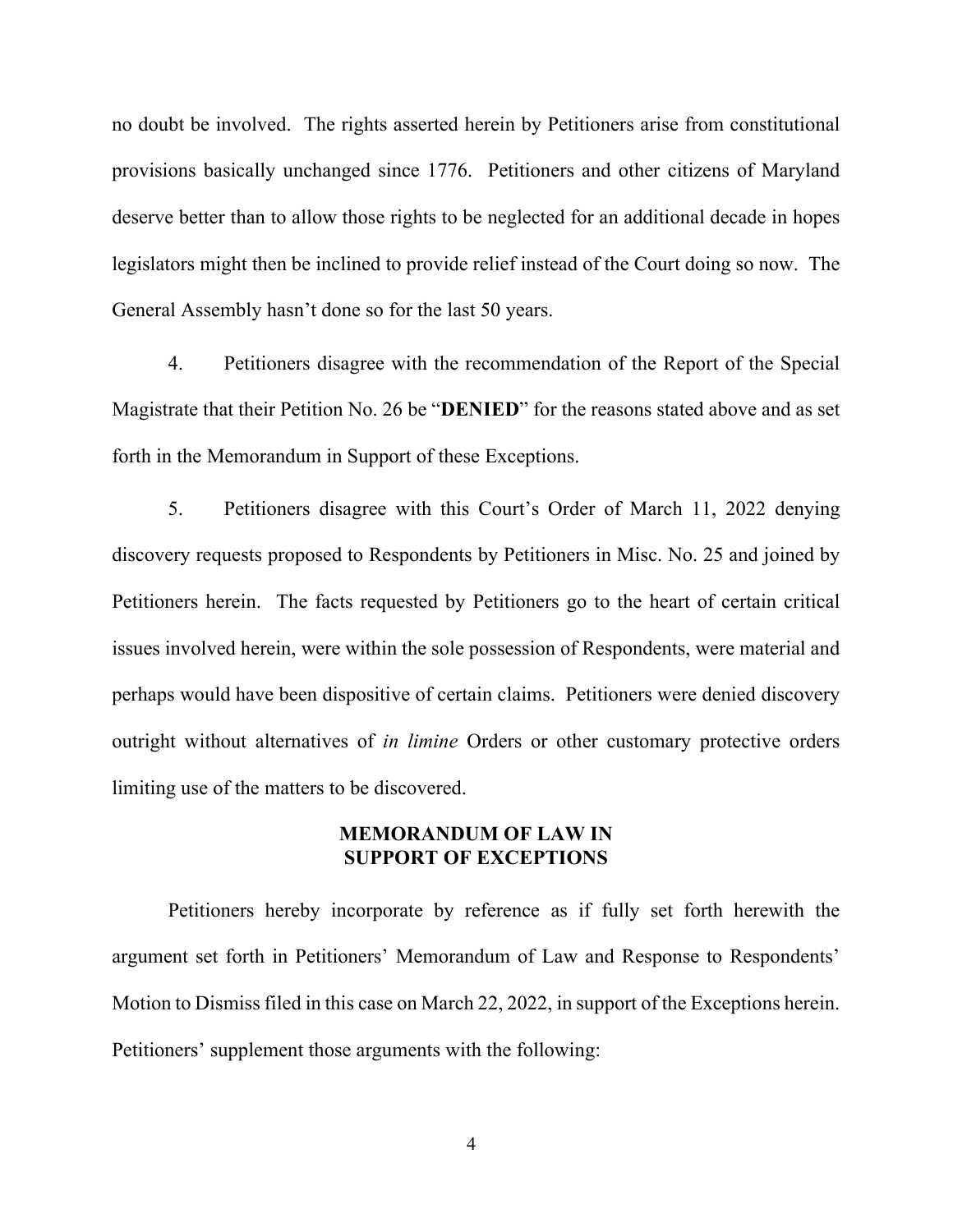#### **STRICT SCRUTINY**

The LRAC Plan, subjects some Maryland voters and not others to different proportionate voting strength, unequal representation, different levels of constituent services, etc. merely because of which side of an arbitrarily established voting district or sub-district boundary line they live on. The LRAC Plan includes no rational explanation of why they were placed in a single member, two member or three member House of Delegates district. The LRAC Plan's disparate impact on voters in the exercise of a fundamental right must be judged by the strict scrutiny standard of review. *Board of Supervisors of Elections v. Goodsell*, 284 Md. 279, 289 (1978).[3](#page-4-0)

### **ARGUMENT**

Petitioners challenge the LRAC Plan's mixture of single member and multi-member Delegate districts as an infringement of their rights under the Declaration, including Articles 7 (Free Elections), 24 (Equal Protection/Due Process) and 40 (Free Expression) and Art. 1, § 7 of the Constitution. Respondents assert that because the mixed district practice is permitted by the language of Constitution Art. III, § 3, the LRAC Plan's use of this method is permissible irrespective of its impact on rights of Petitioners under other provisions of the Declaration and Constitution including those referred to above. The effect is to render nugatory<sup>[4](#page-4-1)</sup> any other protections of the Declaration and Constitution

<span id="page-4-0"></span><sup>3</sup> See also *Md. Green Party v. Md. Bd. of Elections*, 377 Md. 127, 161 (2001) and *Nader for President 2004 v. Md. State Bd. of Elections, supra*, 399 Md. at 699 (2007).

<span id="page-4-1"></span><sup>&</sup>lt;sup>4"</sup>...laws regarding the same subject are to be read and harmonized together in order to avoid leaving the provision at issue ineffective, duplicative, or nugatory." *State Bd. of Elections v. Snyder,* 435 Md. 30, 54 (2013)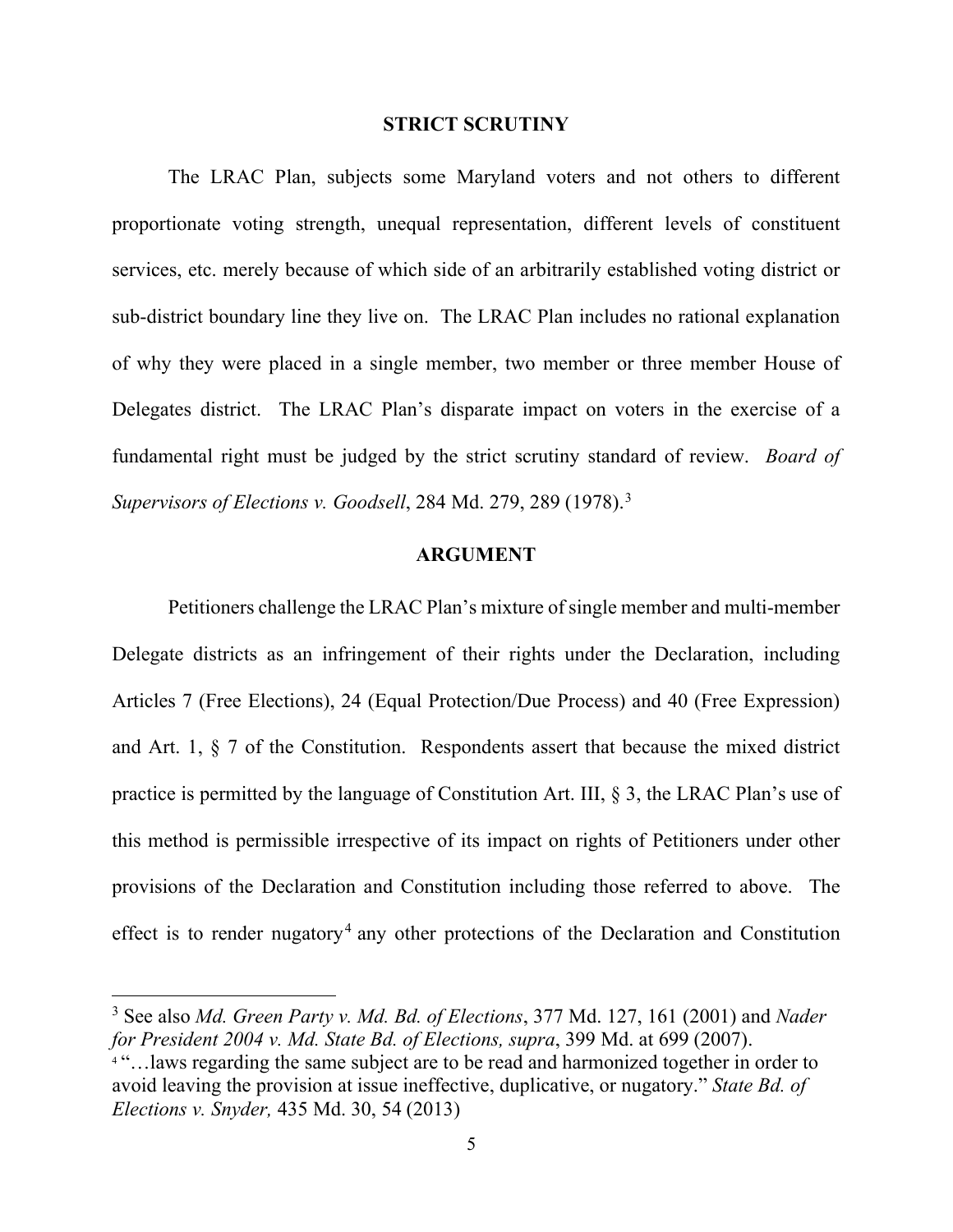which may conflict with Art. III, §3.

This sets the stage for resolving what appears to be a conflict between constitutional provisions unless the Court construes them contextually as a whole so that they can coexist complimentarily. "The Declaration of Rights and the Constitution compose our form of government, and must be interpreted as one instrument." *Anderson v. Baker,* 23 Md. 531, 612-613 (1865).

To be clear, the Petitioners herein do not seek a declaration by this Court that any of the heretofore mentioned provisions of the Constitution or Declaration be declared invalid or unconstitutional. They ask instead that the Court declare that the LRAC Plan violates their rights under the Constitution and Declaration and the development, by the General Assembly or otherwise, of a new map which is not violative of those rights.

Unreasonable regulations affecting voter choice and proportionate voting equality affect the fundamental right to vote and must be subjected to the Court's strict scrutiny. *Nader for President 2004 v. Md. State Bd. of Elections,* 399 Md. 681, 686 (2004). Further, the disparity of treatment and voting inequality created by the LRAC Plan's use of a mix of single and multi-member districts implicates the equal protection clause of Declaration, Art. 24 also requiring strict scrutiny by this Court.

"Our cases hold that…a law which operates upon some persons or corporations, and not upon others like situated or circumstanced, or in the same class, is invalid. (citations deleted)

….'Strict scrutiny' is required of a legislative classification when it…deprives, infringes upon or interferes with personal rights or interests deemed to be 'fundamental' (citation deleted) laws which are subject to this rigorous standard violate the equal protection guarantee unless the state can demonstrate that the statute is necessary to promote a compelling governmental interest. (citation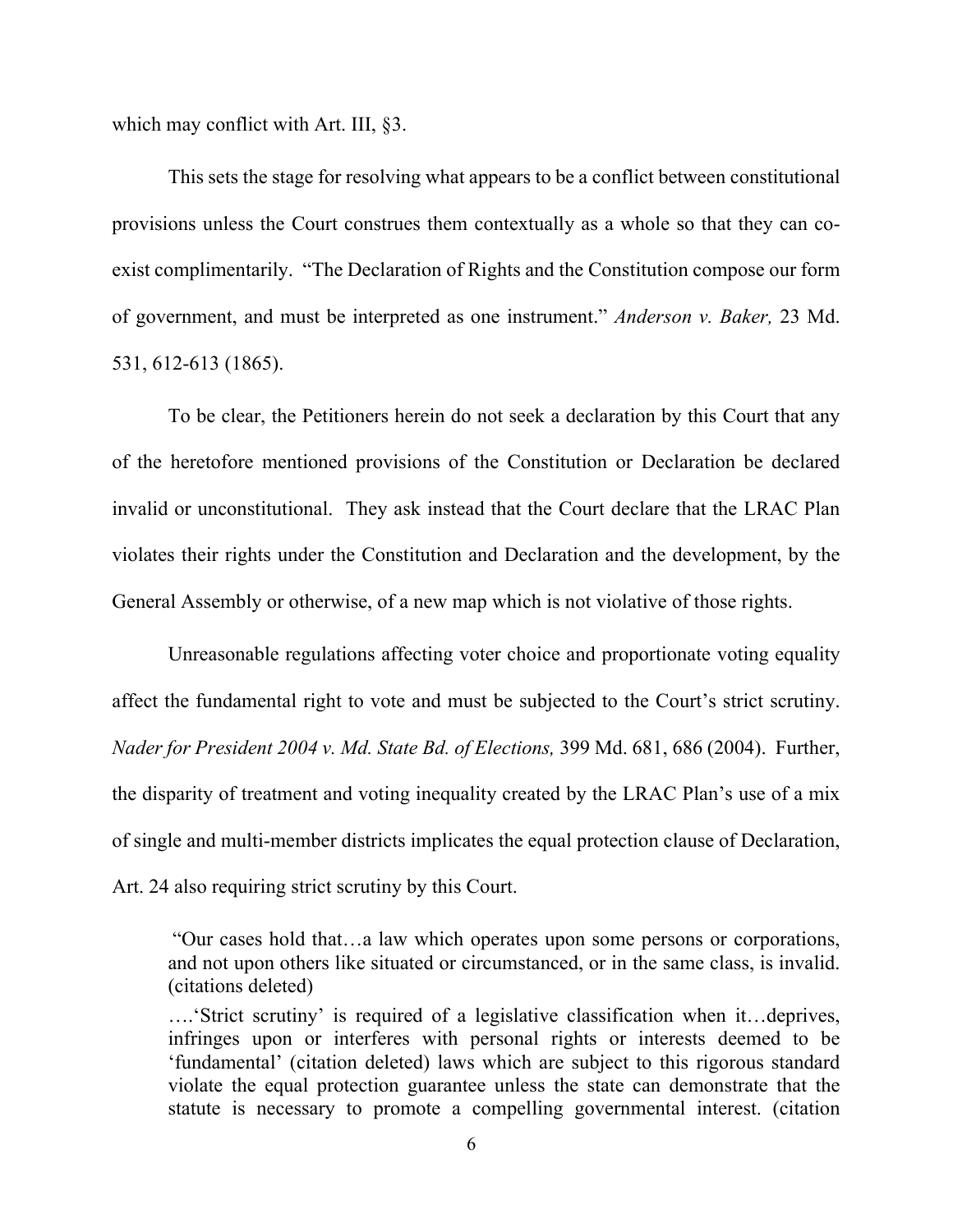deleted)". *Md. Green Party v. Md. Bd. of Elections*, 377 Md. 127, 160-161(2001).

The practical effect of adopting Respondents' argument that Art. III, § 3's language authorizing a mixture of single member and multi-member Delegate districts is dispositive of the constitutional question posed herein is to render inscrutable the legislature's arbitrary, unprincipled mix of districts created without any standards or guidance in face of other constitutional challenges. It elevates the ability of the General Assembly to exercise unbridled discretion under Constitution Art. III, § 3 as superior to the constitutional rights of voters and citizens of Maryland seeking to exercise their right to free elections on an equal footing with every other voter.

Such an approach is also contrary to guidance of this Court to interpret constitutional provisions as a whole and not in isolation.

"In construing a constitution, we have stated 'that a constitution is to be interpreted by the spirit which vivifies, and not b[y] the letter which killeth.'(*citations deleted*) We similarly do not read the Constitution as a series of independent parts. (*citations deleted)* Just as a statute is read in the context of a regulatory scheme, this Court construes constitutional provisions as part of the Constitution as a whole. See *State v. Jarrett,* 17 Md. 309, 328 (1861) ('[i]n construing a Constitution, it must be taken as a whole, and every part of it, as far as possible, interpreted in reference to the general and prevailing principle.')." *State Bd. of Elections v. Snyder,* 435 Md. 30, 55 (2013).

In pertinent part, Constitution Art. III,  $\S$  3, provides for the legislature's creation of legislative districts from which citizens will elect one senator and three delegates. It states:

"Nothing herein shall prohibit the subdivision of any one or more of the legislative districts for the purpose of electing members of the House of Delegates into three (3) single-member delegate districts or one (1) single-member delegate district and one (1) multi-member delegate district."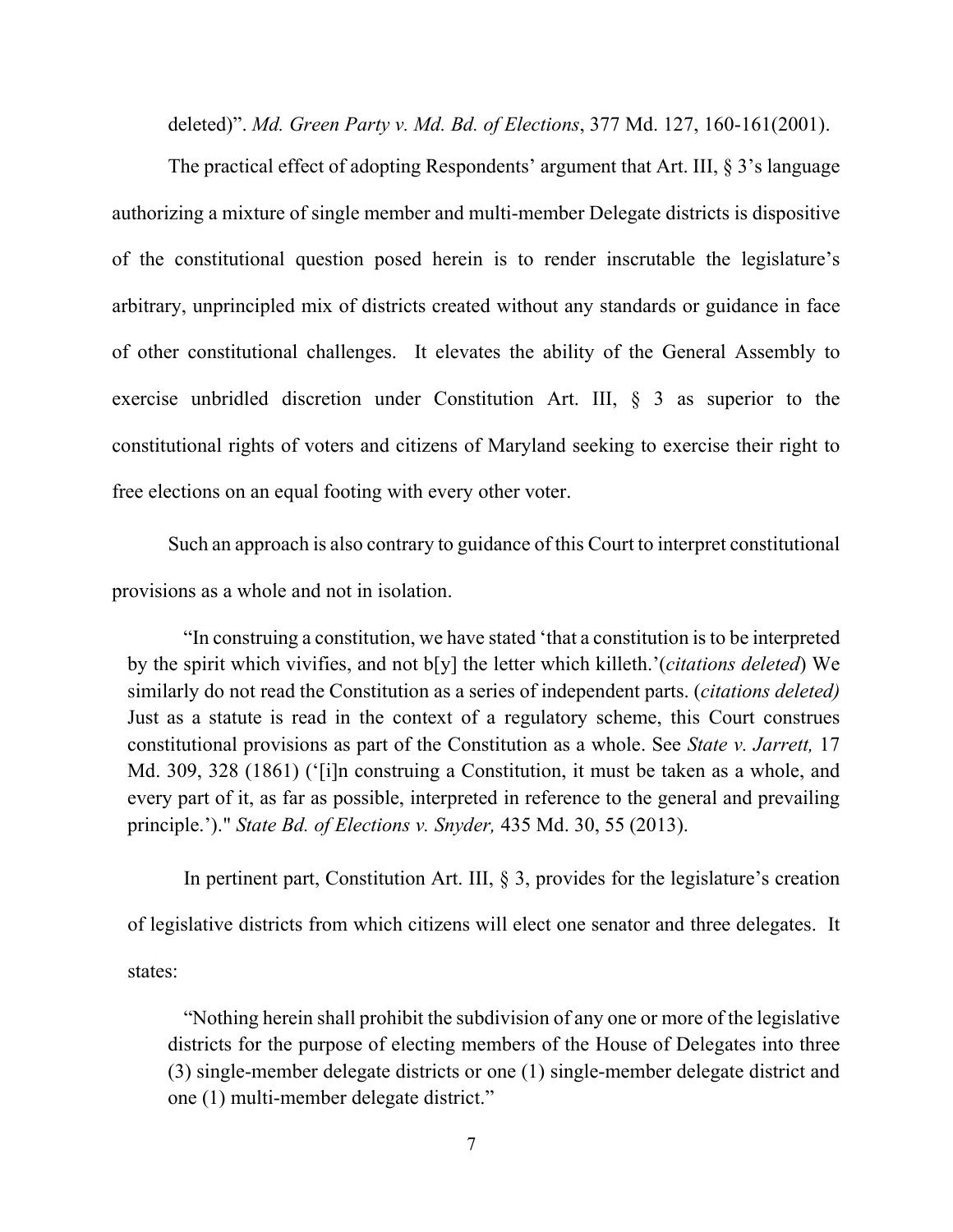Notably, there are no standards mentioned for when three single-member districts are appropriate, or when a single three delegate district best achieves constitutional aims, etc. When viewed in isolation Constitution Art. III, §3 allows the legislature to cloak itself with impunity while making arbitrary or politically motivated decisions in their unfettered discretion.

Article III,  $\S$  4 limits the broad authority of  $\S$  3 in establishing districts (and by extension, subdistricts) requiring that they be "compact in form,… of substantially equal population" and that "[d]ue regard shall be given to natural boundaries and the boundaries of political subdivisions." Clearly the language of Constitution Art. III, § 3 is not intended to be a "blank check" in the hands of the legislature. Also significantly, LRAC and the General Assembly offered no explanation of the circumstances, principles or standards they utilized in developing and approving the LRAC Plan including the mixture of single and multi-member districts.

The actual language of Constitution Art. III, § 3 itself demonstrates that the discretion to use a mixture of single and multi-member districts is not absolute. The phrase "nothing herein shall prohibit the subdivision of any one or more of the legislative districts…" is obviously not an "affirmative constitutional mandate"<sup>[5](#page-7-0)</sup> that the legislature create a mixture of single member and multi-member districts in an unprincipled, arbitrary way.

Petitioners assert that the Supreme Court of North Carolina's opinion in

<span id="page-7-0"></span><sup>5</sup> See *Stephenson v. Bartlett,* 355 N.C. 354, 379 (2002)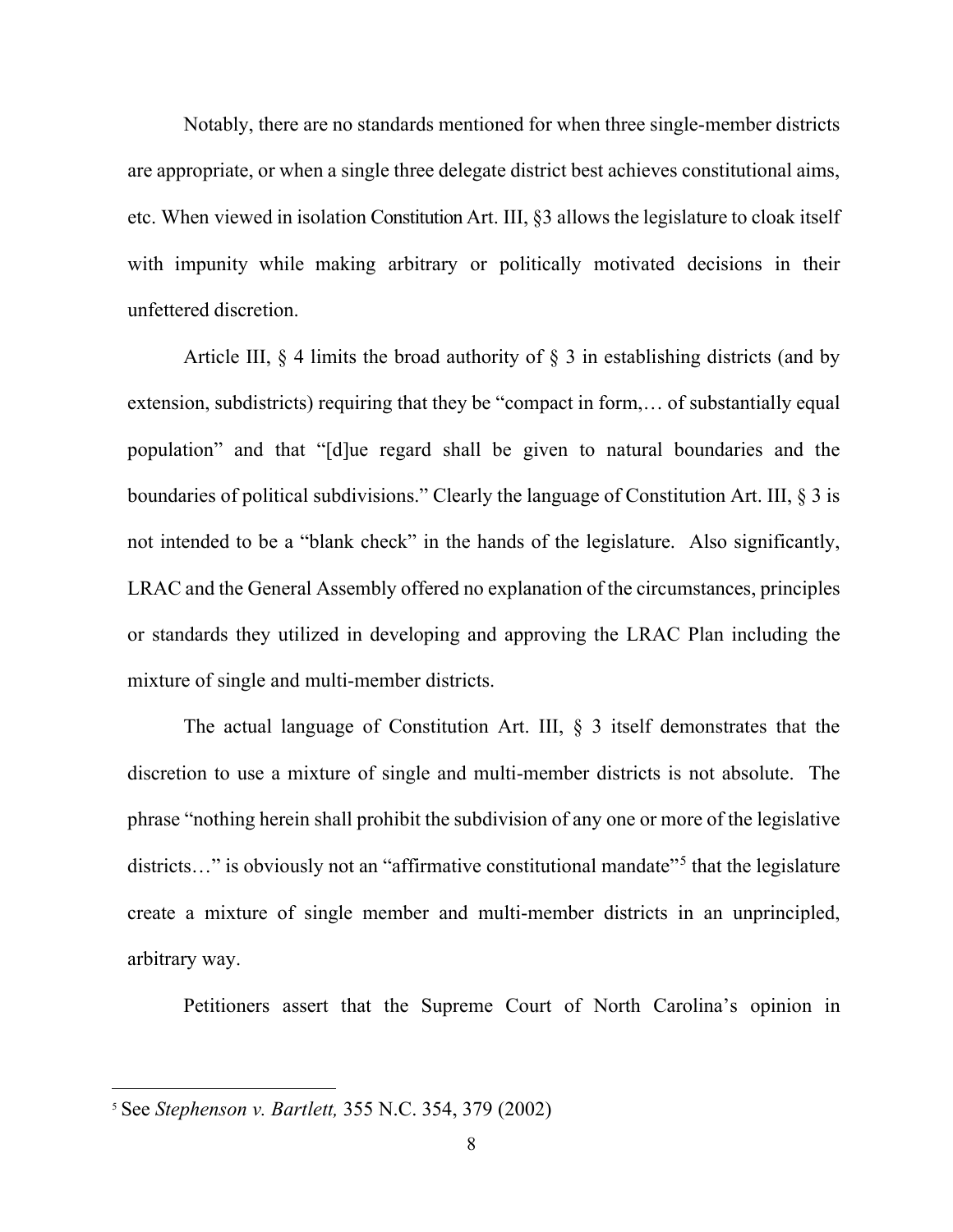*Stephenson v. Bartlett*, 355 N.C. 354 (2002) is instructive and persuasive authority for this Court's resolution of the purported conflict between Constitution Art. III, § 3 and the provisions of the Declaration and Constitution relied upon by Petitioners.

The Supreme Court of North Carolina's opinion from February of this year in *Harper v. Hall*, 2022-NCSC-17 (2022) demonstrated striking similarities between the origins and scope of North Carolina's free election clause adopted within months of Maryland's Declaration of Rights including what is now Declaration Art. 7. This case was evaluated in these Petitioners Memorandum of Law and Response to Respondents Motion to Dismiss previously filed herein. That portion of the Memorandum is incorporated by reference herewith.

*Stephenson v. Bartlett* involved allegedly conflicting provisions of the North Carolina Constitution appearing to be that State's corollaries to Declaration Articles 7 and 24 and Constitution Art. III, § 3.

In *Stephenson*, the Court discussed application of a strict scrutiny standard in evaluating the constitutional provisions.

"Under strict scrutiny, a challenged governmental action is unconstitutional if the state cannot establish that it is narrowly tailored to advance a compelling governmental interest….The classification of voters into both single member and multi-member districts within plantiffs' proposed remedial plans necessarily implicates the fundamental right to vote on equal terms, and thus strict scrutiny is the applicable standard." *Stephenson v. Bartlett*, *supra*, 355 N.C. at 377-378.

Thereafter, the *Stephenson* Court went on to analyze whether state constitutional provisions authorizing a mixture of single member and multi-member districts within the same redistricting plan violates the North Carolina Constitution's equal protection clause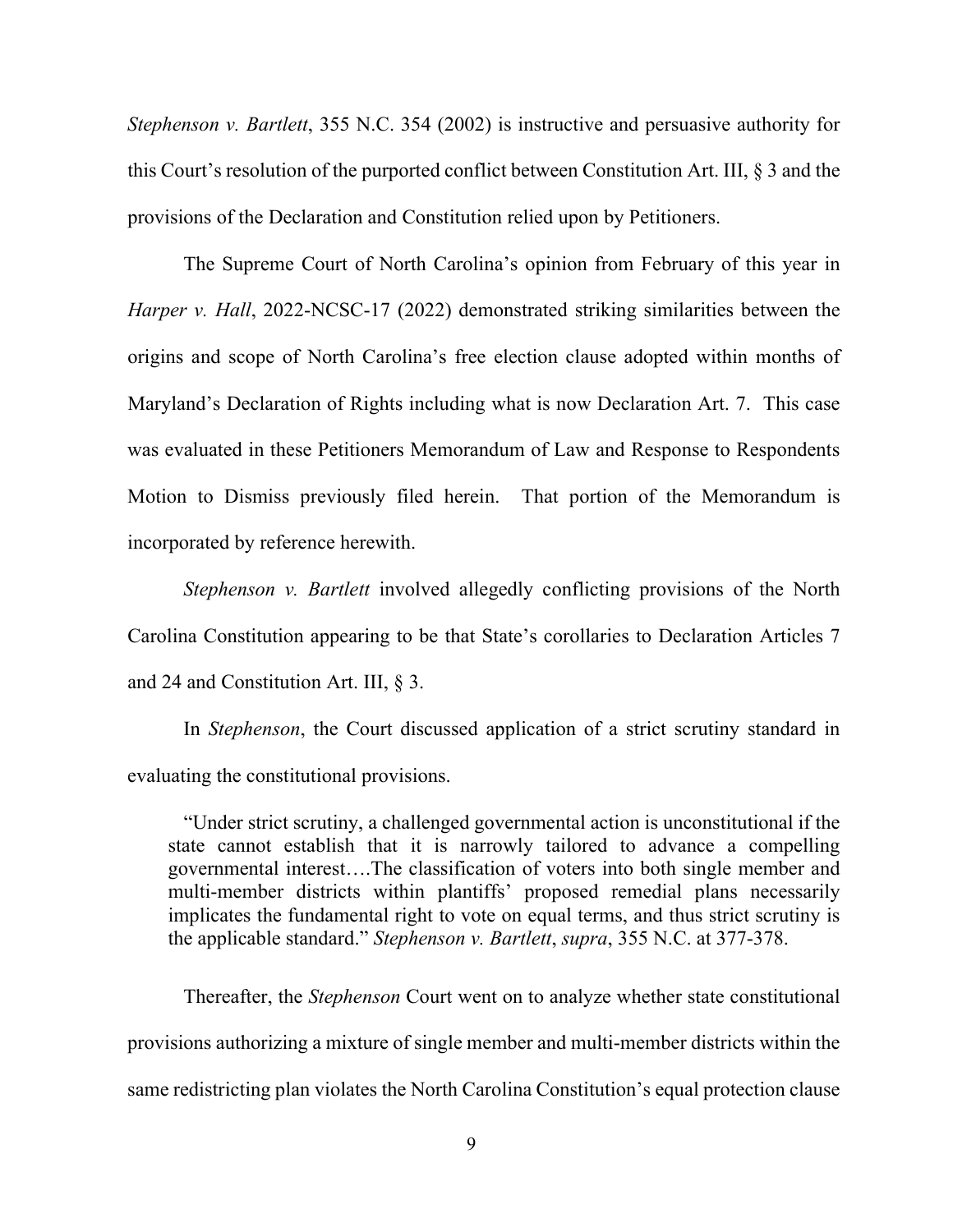In language echoing this Court's own statements about interpreting multiple constitutional provisions, the Court said;

"We recognize that a constitution cannot be in violation of itself (citation deleted), and that all constitutional provisions must be read *in pari materia* (citations deleted)....These rules of construction require us to construe Article II,  $\S 3(1)$  and  $5(1)$  in conjunction with Article I,  $\S$  19 in such a manner as to avoid internal textual conflict." *Stephenson*, *ibid*, 355 N.C. at 388.

The Court then set about reconciling the alleged conflict between those constitutional provisions.

"Accordingly,…, we hold that the language quoted above purporting to allow multi-member districts is effective only within a limited context. We conclude that, while instructive as to how multi-member districts may be used compatibly with "one person, one vote" principles, Article II,  $\S$  3(1) and 5(1) are not affirmative constitutional mandates and do not authorize use of both single member and multimember districts in a manner violative of the fundamental right of each North Carolinian to substantially equally voting power." *Stephenson*, *ibid*, 355 N.C. at 379.

The *Stephenson* Court concluded, "in our view, use of *both* single member and multi-member districts within the same redistricting plan violates the equal protection clause of the state constitution unless it is established that inclusion of multi-member districts advances a compelling state interest." *Stephenson*, *ibid*, 355 N.C. at 380-381.

*Stephenson v. Bartlett* did not invalidate any of the purportedly conflicting constitutional provisions involved. It applied accepted principles of statutory interpretation to those provisions to achieve a workable, complimentary resolution. This is what Petitioners in Misc. No. 26 have asked for since filing their Petition on February 10, 2022.

Contrary to the conclusion of the Special Magistrate's Report, Petitioners do not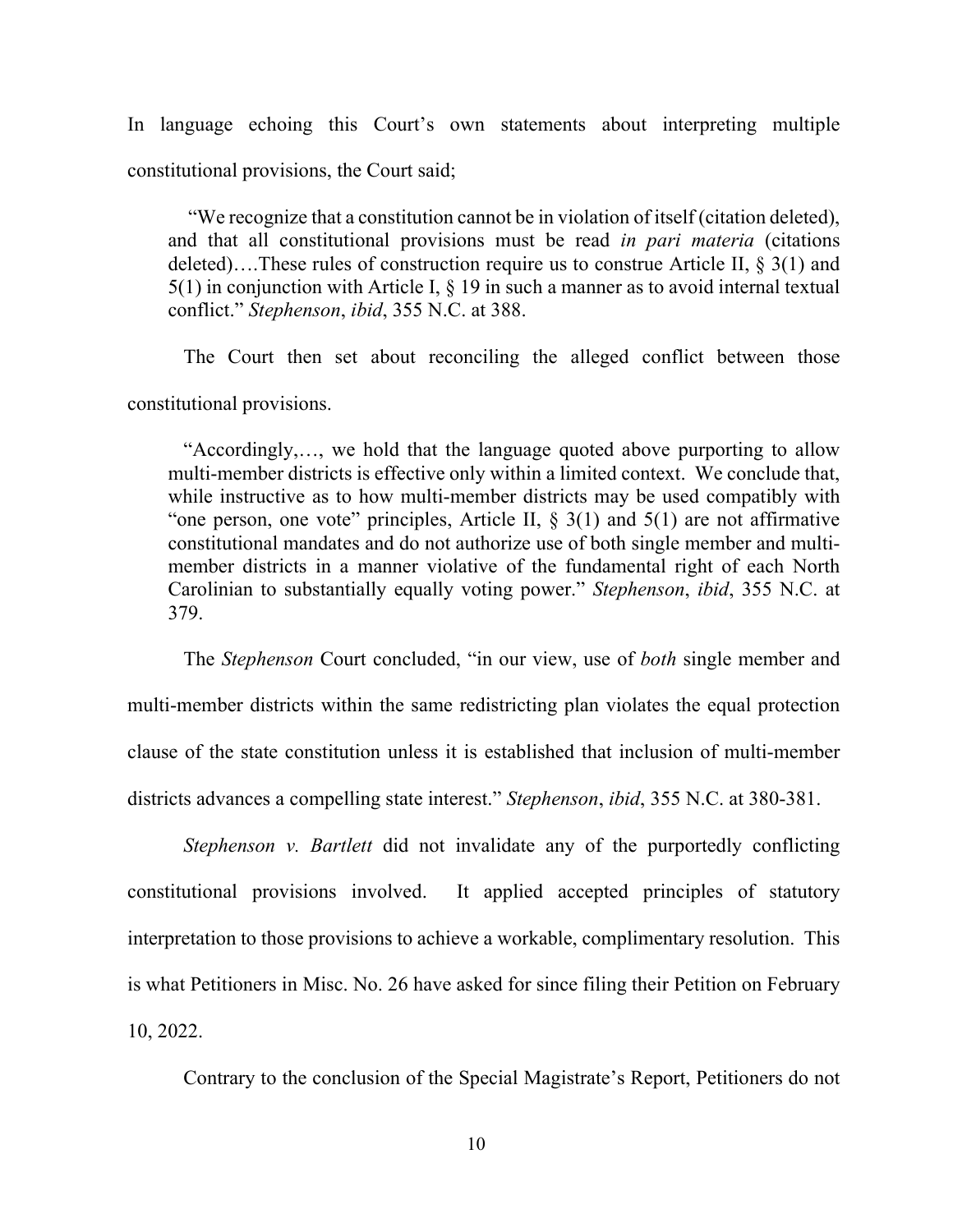seek to invalidate anything other than the LRAC Redistricting Plan. The constitutional provisions implicated in this case can remain as they are, although as the Special Magistrate noted, some amendments may be prudent and desirable. The Special Magistrate recognized the impact on "voting equality" and "proportionate voting strength of each voter" which can vary among voters in their respective districts even though the voters reside "two blocks away" from each other. The Special Magistrate recognized that this issue "is a fair one that deserves attention." As has been demonstrated, the issue can be accorded appropriate "attention" and a remedy without invalidating or striking down Constitution Art. III, § 3.

Petitioners assert that the crafting of a remedy would not be as onerous as the Special Magistrate fears. Attached as Appendix II to the Report of the Special Magistrate is the document "Final Report of the Maryland Citizens Redistricting Commission, January 2022." At page 10 of that Report was the Commission's proposed map of House of Delegates Districts, including a proliferation of single member districts throughout much of the State. There are some multi-member districts created in portions of Montgomery, Prince George's, Howard and Baltimore Counties and Baltimore City.

The Special Magistrate's logistical fears could be addressed by utilizing the Commission's map as a starting point and creating single-member districts from those above-referenced multi-member districts based on population distribution, compactness and other constitutional considerations. Or, alternatively, another map passing constitutional muster could be used as a starting point with multi-member districts similarly apportioned into single-member districts. If the State can demonstrate a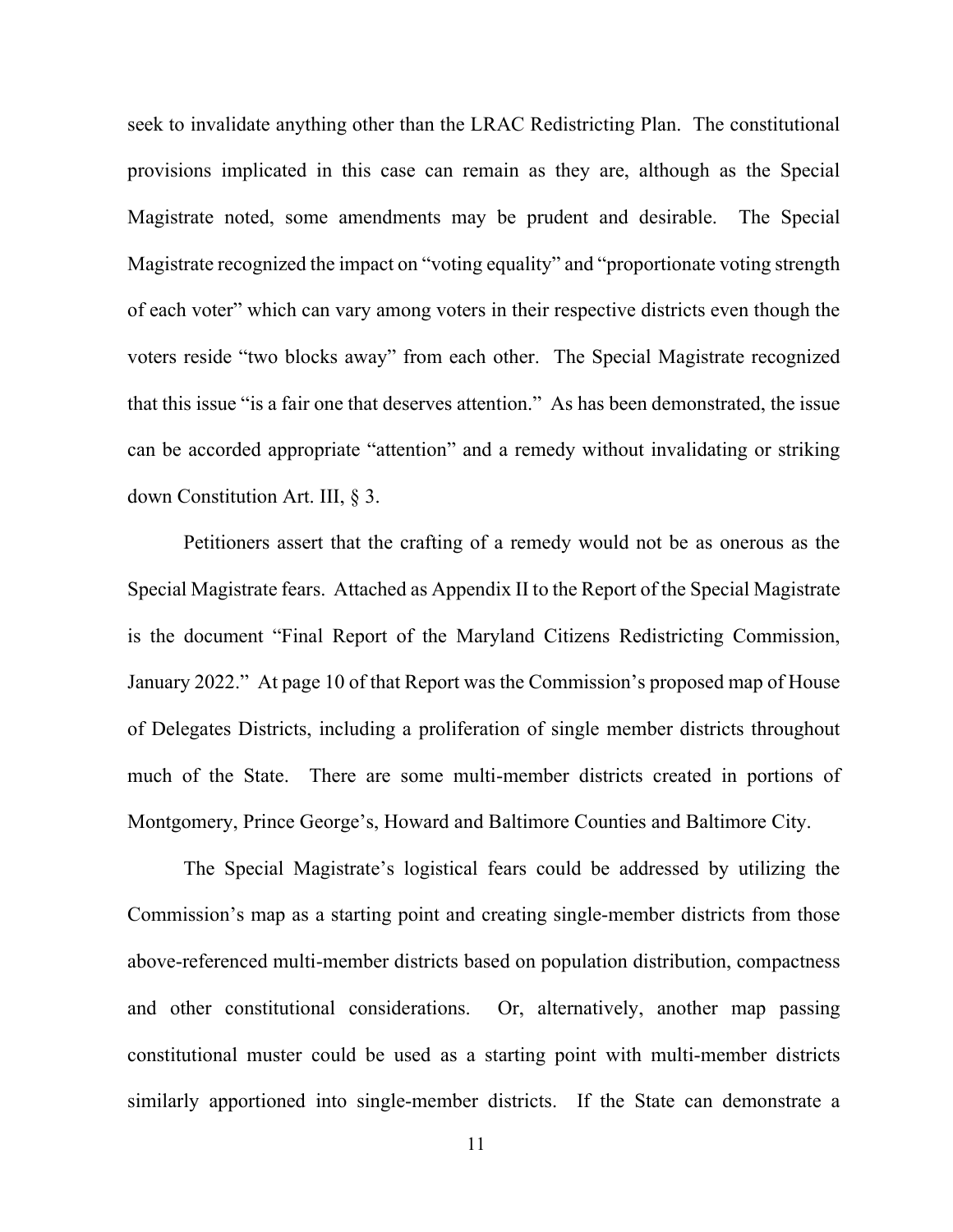compelling State interest requiring one or more multi-member districts as an exception to the rule, those multi-member districts will arguably be able to survive any strict scrutiny review challenge on constitutional grounds.

The Special Magistrate identified these mixed districts as a problem that deserves attention. What the issue, the Petitioners and other residents of the State don't deserve is for the Court to ignore this reality.

### **CONCLUSION**

The Petitioners request this Court grant the relief prayed in their Petition.

Respectfully submitted,

*/s/ David K. Bowersox*

David K. Bowersox CPF# 8212010031 Hoffman, Comfort , Offutt, Scott & Halstad, LLP 24 North Court Street Westminster, MD 21157 (410)-848-4444 dbowersox@hcolaw.com

 $\mathcal{L}=\{1,2,3,4,5\}$ 

# **Certificate of Service**

I hereby certify that on this 8th day of April, 2022, the foregoing Petitioners' Exceptions to Report of the Special Magistrate and Memorandum in Support thereof was filed and served electronically by the MDEC system or by email on all the persons entitled to service: